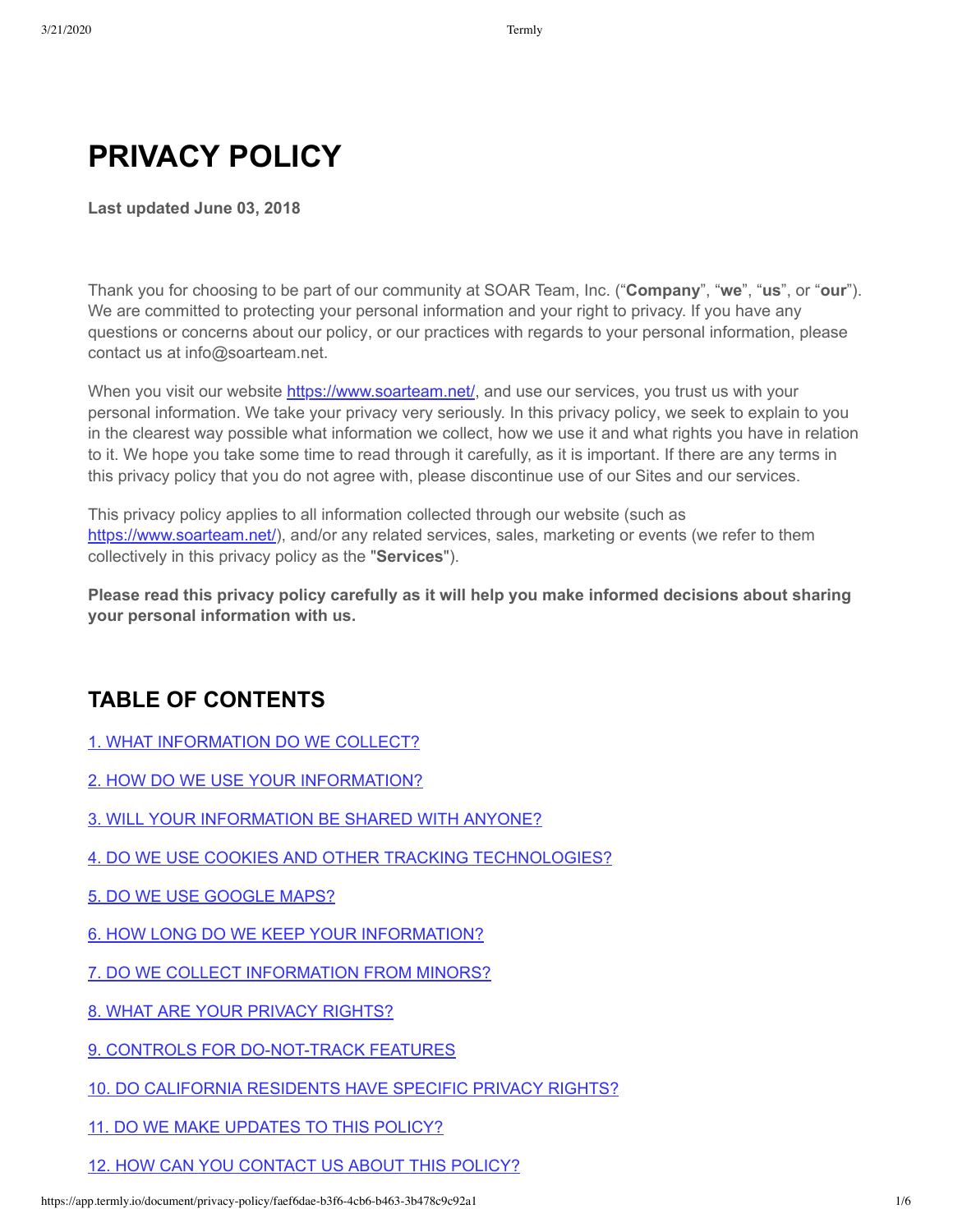#### <span id="page-1-0"></span>**1. WHAT INFORMATION DO WE COLLECT?**

#### **Personal information you disclose to us**

#### *In Short:**We collect personal information that you provide to us.*

We collect personal information that you voluntarily provide to us when expressing an interest in obtaining information about us or our products and services, when participating in activities on the Services or otherwise contacting us.

The personal information that we collect depends on the context of your interactions with us and the Services, the choices you make and the products and features you use. The personal information we collect can include the following:

All personal information that you provide to us must be true, complete and accurate, and you must notify us of any changes to such personal information.

#### **Information automatically collected**

*In Short: Some information — such as IP address and/or browser and device characteristics — is collected automatically when you visit our Services.*

We automatically collect certain information when you visit, use or navigate the Services. This information does not reveal your specific identity (like your name or contact information) but may include device and usage information, such as your IP address, browser and device characteristics, operating system, language preferences, referring URLs, device name, country, location, information about how and when you use our Services and other technical information. This information is primarily needed to maintain the security and operation of our Services, and for our internal analytics and reporting purposes.

Like many businesses, we also collect information through cookies and similar technologies.

#### <span id="page-1-1"></span>**2. HOW DO WE USE YOUR INFORMATION?**

*In Short: We process your information for purposes based on legitimate business interests, the fulfillment of our contract with you, compliance with our legal obligations, and/or your consent.*

We use personal information collected via our Services for a variety of business purposes described below. We process your personal information for these purposes in reliance on our legitimate business interests, in order to enter into or perform a contract with you, with your consent, and/or for compliance with our legal obligations. We indicate the specific processing grounds we rely on next to each purpose listed below.

We use the information we collect or receive:

**To send you marketing and promotional communications.** We and/or our third party marketing partners may use the personal information you send to us for our marketing purposes, if this is in accordance with your marketing preferences. You can opt-out of our marketing emails at any time (see the ["WHAT ARE YOUR PRIVACY RIGHTS](#page-4-1)" below).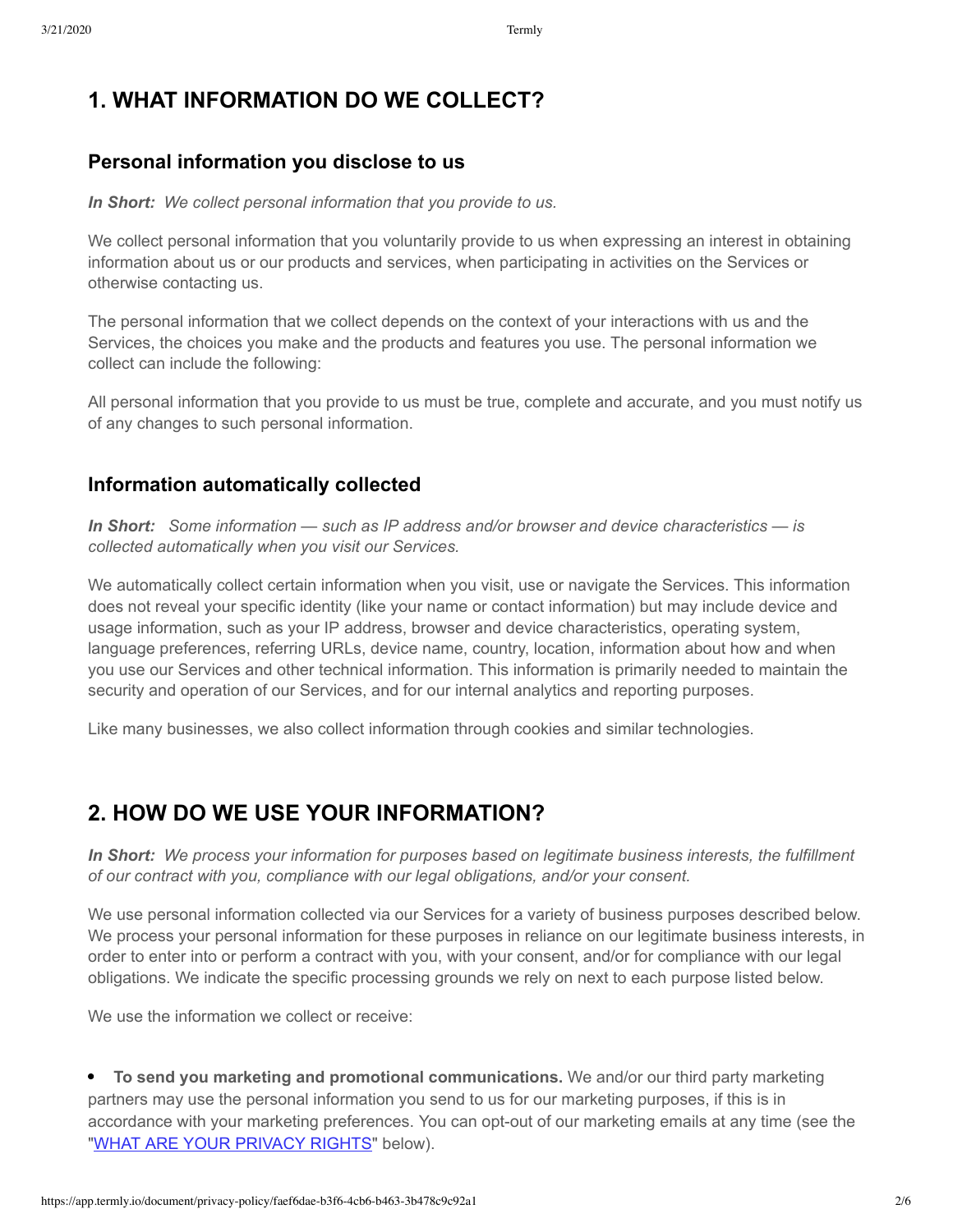**To send administrative information to you.** We may use your personal information to send you product, service and new feature information and/or information about changes to our terms, conditions, and policies.

**To post testimonials.** We post testimonials on our Services that may contain personal information. Prior to posting a testimonial, we will obtain your consent to use your name and testimonial. If you wish to update, or delete your testimonial, please contact us at info@soarteam.net and be sure to include your name, testimonial location, and contact information.

**• Deliver targeted advertising to you.** We may use your information to develop and display content and advertising (and work with third parties who do so) tailored to your interests and/or location and to measure its effectiveness.

**Request Feedback.** We may use your information to request feedback and to contact you about your use of our Services.

**For other Business Purposes.** We may use your information for other Business Purposes, such as data analysis, identifying usage trends, determining the effectiveness of our promotional campaigns and to evaluate and improve our Services, products, marketing and your experience. We may use and store this information in aggregated and anonymized form so that it is not associated with individual end users and does not include personal information. We will not use identifiable personal information without your consent.

#### <span id="page-2-0"></span>**3. WILL YOUR INFORMATION BE SHARED WITH ANYONE?**

*In Short: We only share information with your consent, to comply with laws, to provide you with services, to protect your rights, or to fulfill business obligations.*

We may process or share data based on the following legal basis:

- **Consent:** We may process your data if you have given us specific consent to use your personal information in a specific purpose.
- **Legitimate Interests:** We may process your data when it is reasonably necessary to achieve our legitimate business interests.
- **Performance of a Contract:** Where we have entered into a contract with you, we may process your personal information to fulfill the terms of our contract.
- **Legal Obligations:** We may disclose your information where we are legally required to do so in order to comply with applicable law, governmental requests, a judicial proceeding, court order, or legal process, such as in response to a court order or a subpoena (including in response to public authorities to meet national security or law enforcement requirements).
- **Vital Interests:** We may disclose your information where we believe it is necessary to investigate, prevent, or take action regarding potential violations of our policies, suspected fraud, situations involving potential threats to the safety of any person and illegal activities, or as evidence in litigation in which we are involved.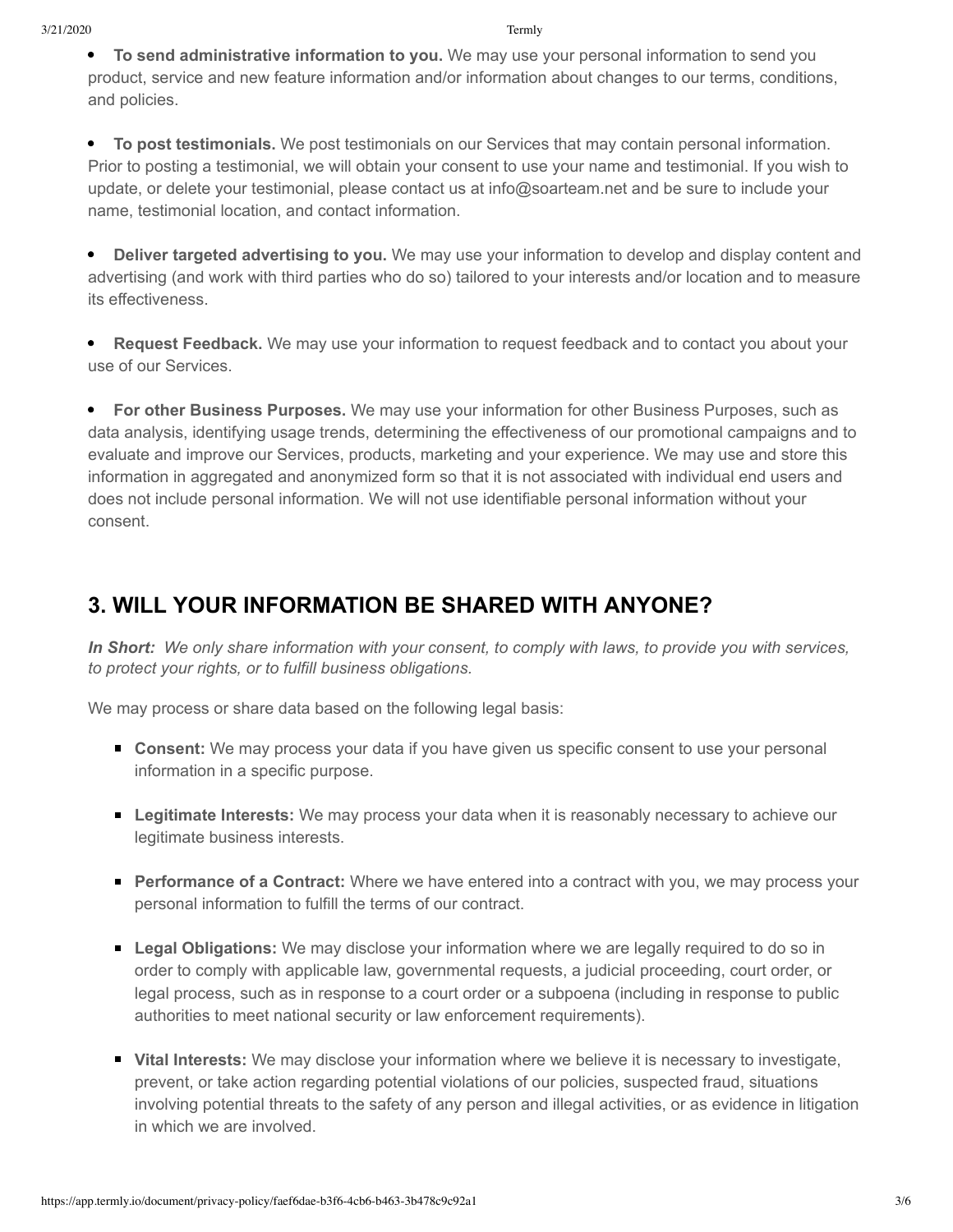More specifically, we may need to process your data or share your personal information in the following situations:

- **Vendors, Consultants and Other Third-Party Service Providers.** We may share your data with third party vendors, service providers, contractors or agents who perform services for us or on our behalf and require access to such information to do that work. Examples include: payment processing, data analysis, email delivery, hosting services, customer service and marketing efforts. We may allow selected third parties to use tracking technology on the Services, which will enable them to collect data about how you interact with the Services over time. This information may be used to, among other things, analyze and track data, determine the popularity of certain content and better understand online activity. Unless described in this Policy, we do not share, sell, rent or trade any of your information with third parties for their promotional purposes.
- **Business Transfers.** We may share or transfer your information in connection with, or during negotiations of, any merger, sale of company assets, financing, or acquisition of all or a portion of our business to another company.

## <span id="page-3-0"></span>**4. DO WE USE COOKIES AND OTHER TRACKING TECHNOLOGIES?**

*In Short: We may use cookies and other tracking technologies to collect and store your information.*

We may use cookies and similar tracking technologies (like web beacons and pixels) to access or store information. Specific information about how we use such technologies and how you can refuse certain cookies is set out in our Cookie Policy.

#### <span id="page-3-1"></span>**5. DO WE USE GOOGLE MAPS?**

*In Short: Yes, we use Google Maps for the purpose of providing better service.*

This website, mobile application, or Facebook application uses Google Maps APIs. You may find the Google Maps APIs Terms of Service [here](https://developers.google.com/maps/terms). To better understand Google's Privacy Policy, please refer to this [link.](https://policies.google.com/privacy)

By using our Maps API Implementation, you agree to be bound by Google's Terms of Service.

#### <span id="page-3-2"></span>**6. HOW LONG DO WE KEEP YOUR INFORMATION?**

*In Short: We keep your information for as long as necessary to fulfill the purposes outlined in this privacy policy unless otherwise required by law.*

We will only keep your personal information for as long as it is necessary for the purposes set out in this privacy policy, unless a longer retention period is required or permitted by law (such as tax, accounting or other legal requirements). No purpose in this policy will require us keeping your personal information for longer than 2 years.

When we have no ongoing legitimate business need to process your personal information, we will either delete or anonymize it, or, if this is not possible (for example, because your personal information has been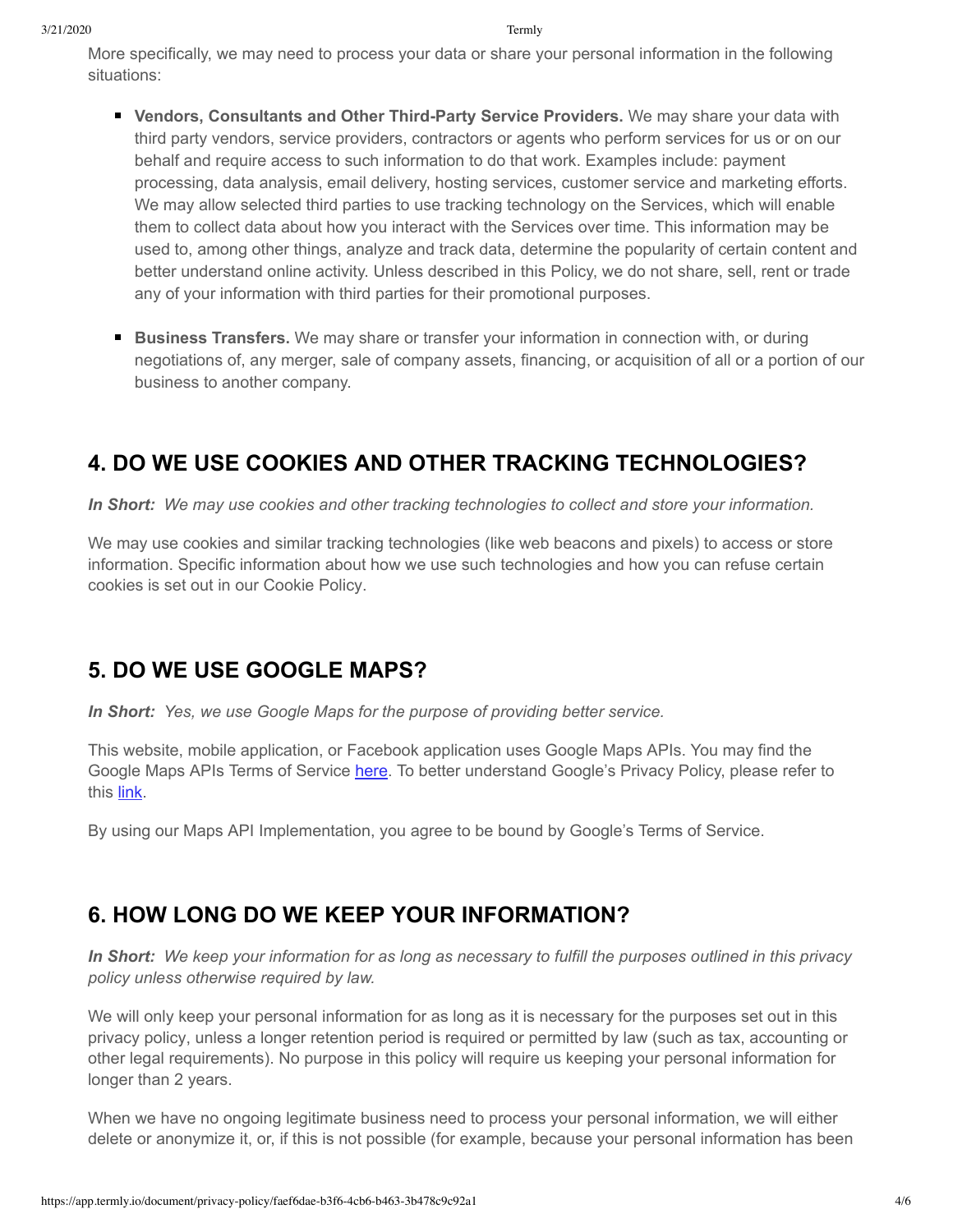stored in backup archives), then we will securely store your personal information and isolate it from any further processing until deletion is possible.

#### <span id="page-4-0"></span>**7. DO WE COLLECT INFORMATION FROM MINORS?**

*In Short: We do not knowingly collect data from or market to children under 18 years of age.*

We do not knowingly solicit data from or market to children under 18 years of age. By using the Services, you represent that you are at least 18 or that you are the parent or guardian of such a minor and consent to such minor dependent's use of the Services. If we learn that personal information from users less than 18 years of age has been collected, we will deactivate the account and take reasonable measures to promptly delete such data from our records. If you become aware of any data we have collected from children under age 18, please contact us at info@soarteam.net.

# <span id="page-4-1"></span>**8. WHAT ARE YOUR PRIVACY RIGHTS?**

*In Short: You may review, change, or terminate your account at any time.*

If you are resident in the European Economic Area and you believe we are unlawfully processing your personal information, you also have the right to complain to your local data protection supervisory authority. You can find their contact details here: http://ec.europa.eu/justice/data[protection/bodies/authorities/index\\_en.htm.](http://ec.europa.eu/justice/data-protection/bodies/authorities/index_en.htm)

**Cookies and similar technologies:** Most Web browsers are set to accept cookies by default. If you prefer, you can usually choose to set your browser to remove cookies and to reject cookies. If you choose to remove cookies or reject cookies, this could affect certain features or services of our Services. To opt-out of interest-based advertising by advertisers on our Services visit [http://www.aboutads.info/choices/.](http://www.aboutads.info/choices/)

## <span id="page-4-2"></span>**9. CONTROLS FOR DO-NOT-TRACK FEATURES**

Most web browsers and some mobile operating systems and mobile applications include a Do-Not-Track ("DNT") feature or setting you can activate to signal your privacy preference not to have data about your online browsing activities monitored and collected. No uniform technology standard for recognizing and implementing DNT signals has been finalized. As such, we do not currently respond to DNT browser signals or any other mechanism that automatically communicates your choice not to be tracked online. If a standard for online tracking is adopted that we must follow in the future, we will inform you about that practice in a revised version of this privacy policy.

## <span id="page-4-3"></span>**10. DO CALIFORNIA RESIDENTS HAVE SPECIFIC PRIVACY RIGHTS?**

*In Short: Yes, if you are a resident of California, you are granted specific rights regarding access to your personal information.*

California Civil Code Section 1798.83, also known as the "Shine The Light" law, permits our users who are California residents to request and obtain from us, once a year and free of charge, information about categories of personal information (if any) we disclosed to third parties for direct marketing purposes and the names and addresses of all third parties with which we shared personal information in the immediately